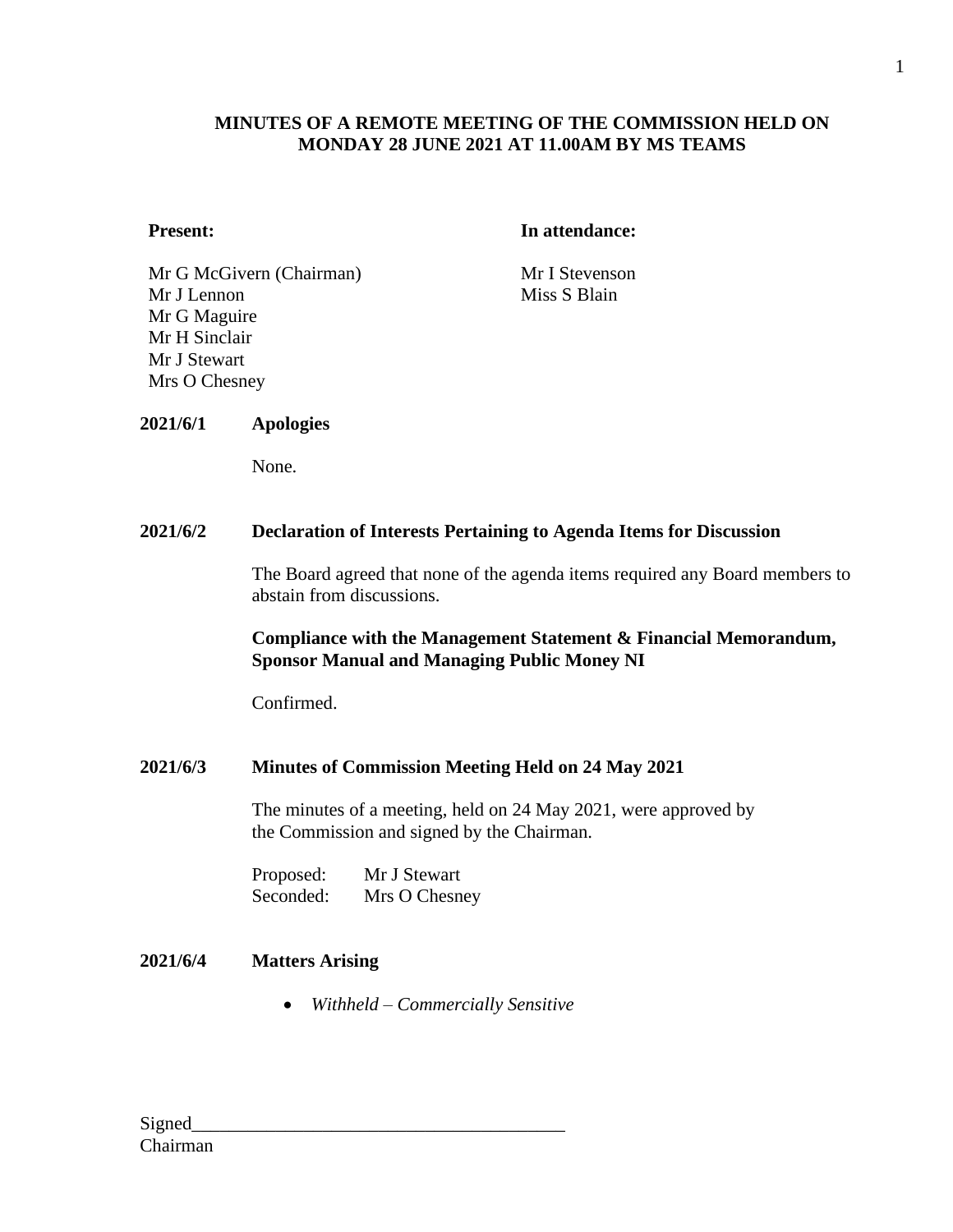## • **Balmoral Show**

The Chief Executive updated the Board on the current RUAS plans for Balmoral Show.

**Action Point:** The Chief Executive will keep a watching brief on developments regarding Balmoral Show and continue to update the Board.

# • **Conflict of Interest Forms and Pen Pictures**

**Action Point:** Board members will forward outstanding forms and any amendments to the Chief Executive at the earliest opportunity.

## **2021/6/5 Chairman's Report**

The Chairman updated the Board on a number of current issues affecting LMC and the red meat industry and his participation in a series of meetings and events since the last meeting of the Board.

- **Meeting with ISRAF Review Team-** The meeting had been well attended by LMC Board members. The Chief Executive's draft response had been circulated to members prior to the meeting, which helped the discussions.
- **Online Consultation for Climate Change-** The Chairman and Chief Executive took part in the online consultation. The feedback was quite well balanced with the agri-food industry being given an opportunity to have its voice heard.
- **Launch Event for Northern Ireland: Our Food Our Story-** The Chairman and Chief Executive attended the launch event which was held at AFBI Hillsborough. LMC has provided some sponsorship for this publication which is aimed towards younger children.

## **2021/6/6 Chief Executive's Report**

In advance of the meeting the Chief Executive had circulated a report relating to this section of the meeting.

• **Covid 19**

The Chief Executive advised that public health guidance continues to be work from home if possible.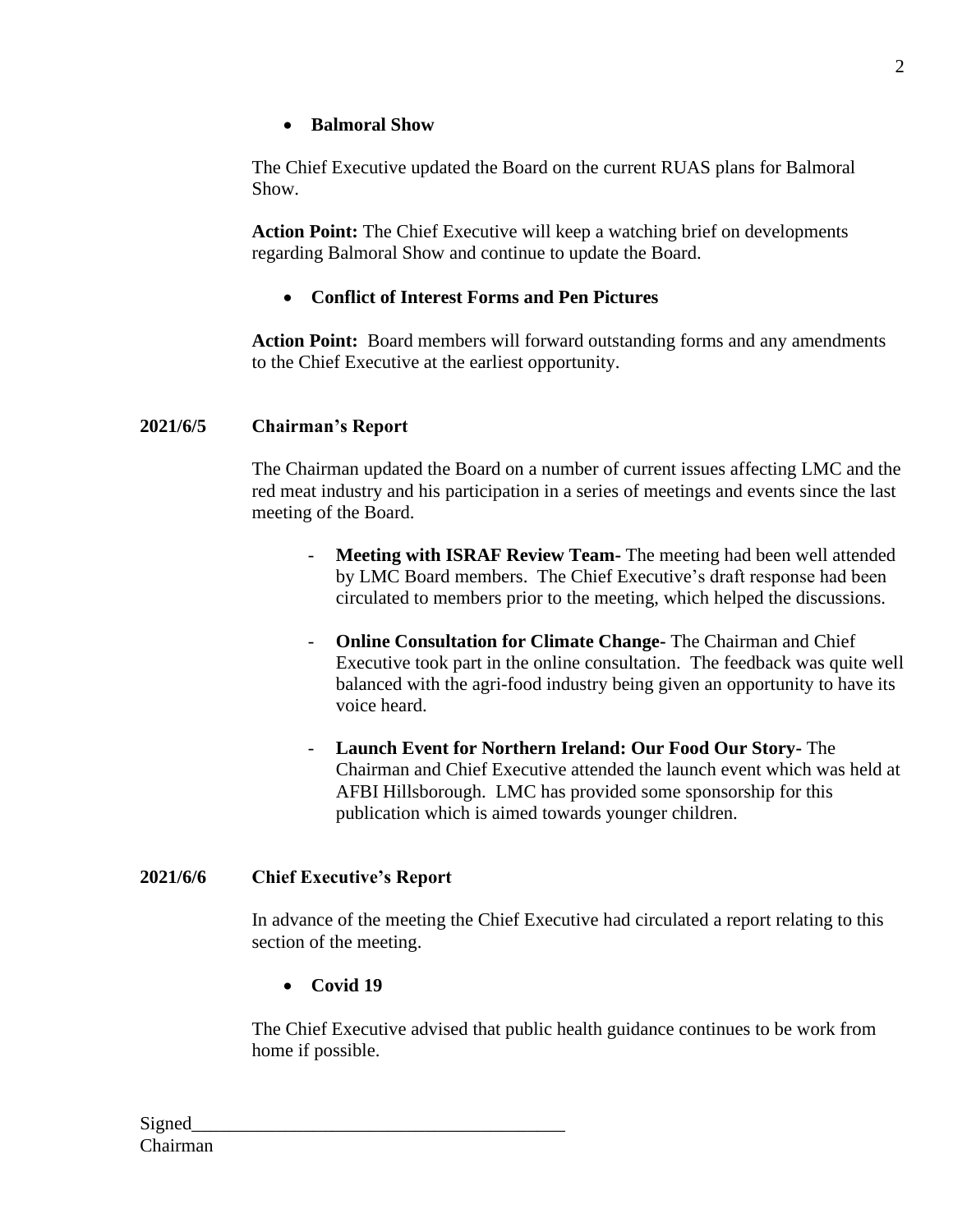• *Withheld – Commercially Sensitive*

# • **Climate Change Bill**

LMC has engaged with other key stakeholder organisations in the commissioning of an independent economic impact assessment of the Private Members Bill. This project is being undertaken by KMPG and should be completed by the end of June 2021.

# • **NIFCC**

The Chief Executive advised the Board that the NIFCC Chief Executive had resigned and NIFCC has commenced recruitment for a new position of Finance Manager.

LMC has also met with NIFCC Chairman and Company Secretary and agreed an extension of the current Service Level Agreement to 1 November 2021.

# **2021/6/7 Consideration of Call for Evidence and Views on the Climate Change Bill**

**Action Point**: The Chief Executive will draft a response and circulate it to the Board for comment before the closing date of 15 July 2021.

# **2021/6/8 Report from the Audit and Risk Assurance Committee**

# • **ARAC Minutes 15 June 2021**

A copy of the minutes of the ARAC meeting held on 15 June 2021 had been circulated to the Board.

The ARAC Chairman advised that the final Internal Audit Report had given a satisfactory opinion and the draft NIAO Report to Those Charged with Governance is indicating a clean opinion.

A further meeting of the ARAC will be held when the external auditors have completed their work.

*Mr J Stewart left the meeting at 12.15pm*

# **2021/6/9 Risk Management/Health & Safety**

Nothing to report.